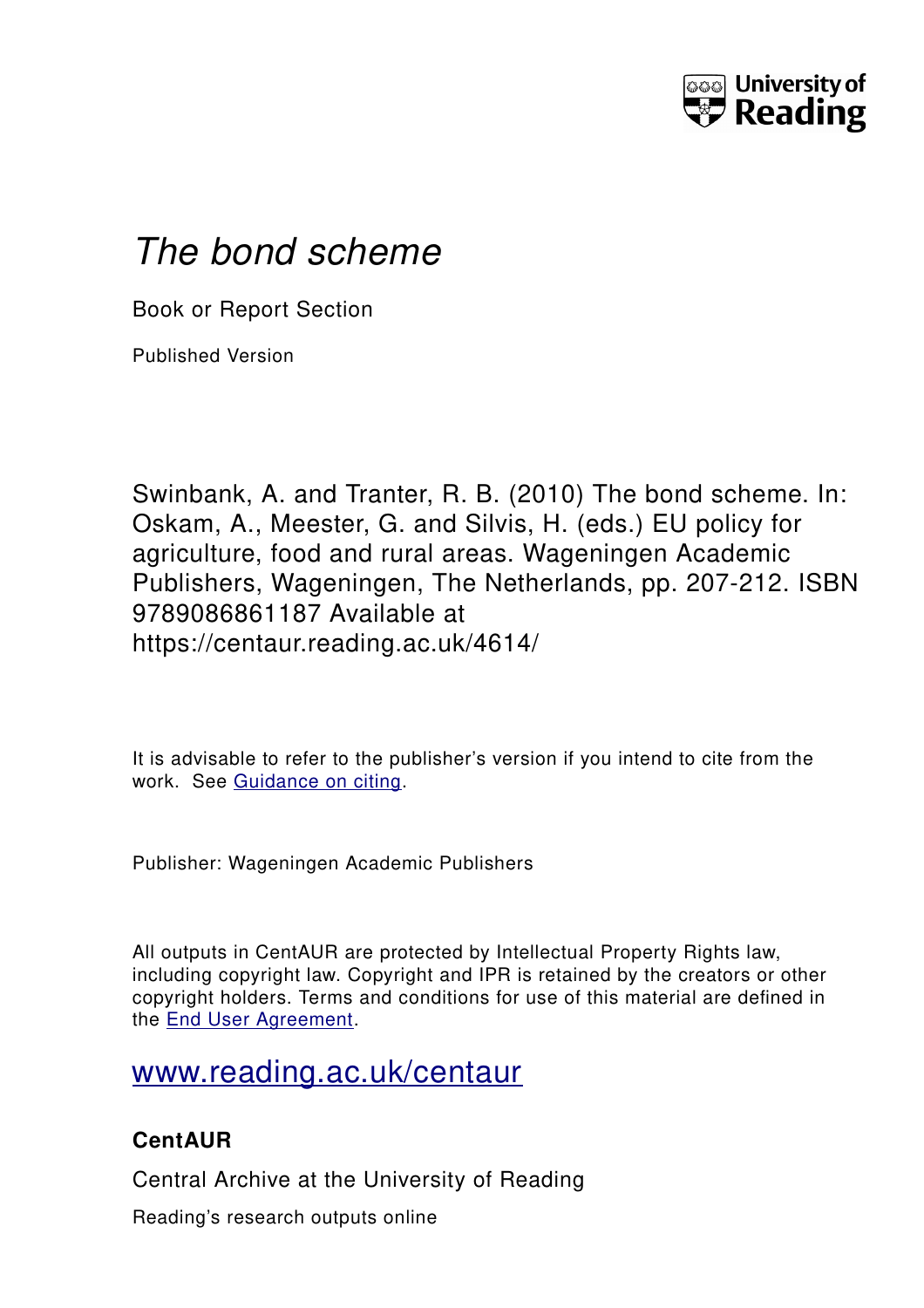## 9A. The bond scheme

*Alan Swinbank and Richard Tranter*

#### Abstract

Under the bond scheme, a pre-determined series of payments would compensate farmers for lost revenues resulting from policy change. Unlike the Single Payment Scheme, payments would be fully decoupled: recipients would not have to retain farmland, or remain in agriculture. If vested in a paper asset, the guaranteed, unencumbered, income stream would be similar to that from a government bond. Recipients could exchange this for a capital sum reflecting the net present value of future payments, and reinvest in other business ventures, either on- or offfarm. With a finite, declining flow of payments, budget expenditure would reduce, releasing funds for other uses.

#### 9A.1 Introduction

Agricultural economists have long debated the rationale for government intervention in the agricultural sector to correct market failures and address income disparities. Many have suggested that such intervention is too pervasive, is too focused on 'income' support, and ought to be reduced. Nash (1965), having advocated such an approach, wrote:

'It is evident … that some method must be found of compensating those whose incomes are reduced by this abolition of the price guarantees. … It might … take the form of [a] personal annuity payable to all those at present engaged in farming for the remainder of their lives.

The essential requirements are that the payments should not be related to future output and should not in any way influence future productive decisions; that they should not affect the choice of any individual whether to remain in farming or to enter an alternative occupation; that the right to participate in them should be limited to those now engaged in farming; and that the payments should have a fixed term.'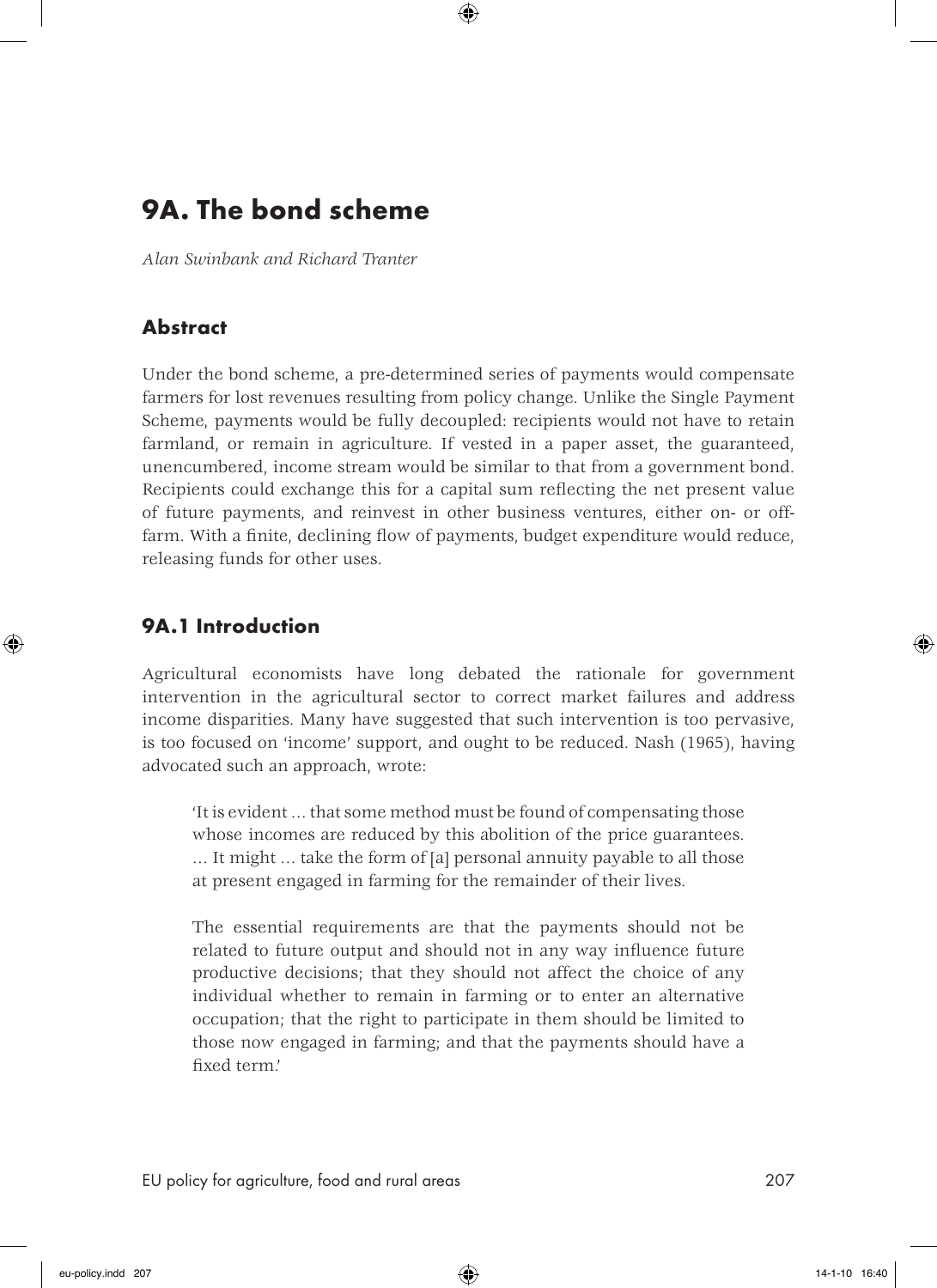There are several reasons why governments might be willing to compensate groups adversely impacted by policy change. If the group is politically important it might be necessary to offer compensation to 'buy' their support. A government that reneges on its policy commitments might lose credibility, and ultimately its political authority, if it is perceived to engage in 'unfair' policy changes, particularly if the electorate cannot readily recognise broader economic benefits. Furthermore, radical, and rapid, policy change could have far-reaching consequences. Changes in farm support, for example, would reverberate throughout the rural economy, with bankruptcies triggered in agriculture's ancillary industries. A compensation scheme would allow businesses time to adjust. Welfare economics can also be invoked: the weak version holds that a Pareto improvement in welfare occurs if those that gain from policy change *could* compensate the losers; the strong version is that there is a Pareto improvement only if those that gain *do* compensate those that lose.

#### 9A.2 Characteristics of a bond scheme

Although the proposal of Nash (1965) was not quite the bond scheme later advocated by Tangermann (1991), it did contain most of the key features. As rearticulated by Swinbank and Tangermann (S&T) (2004), the scheme was unambiguously seen as a *compensation* payment for policy change, allowing the sector time to adjust. It was framed to replace the area and headage payments that had been introduced into the CAP by the Mac Sharry reforms of 1992, but the principles could be extended to other sectors benefiting from price support. It was presented as having six components. Initially, payments would be decoupled from crops grown (component one) and animals kept (component two), with future payments linked only to past entitlements. The level of compensation would be a political decision: S&T suggested that, initially, payments should reflect receipts from area and headage payments during an earlier representative period. Essentially, this is what happened when the Single Payment Scheme (SPS) was introduced by the Fischler reforms of 2003, particularly for those products, and in those regions, where so-called 'full decoupling' applied.

Component three was to decouple the payments from land (or the farm) and attach the entitlement to 'farmers' (whatever their legal form). Thus, recipients would continue to receive payments even if they left farming. Clearly the SPS is rather different in this regard: recipients have to be active farmers, there is an annual claim on farmland at the recipient's disposal and matched by SPS entitlements denominated in hectares, and various cross-compliance conditions apply, as explained in Chapter 9. This led Swinbank and Tranter (2005) to query whether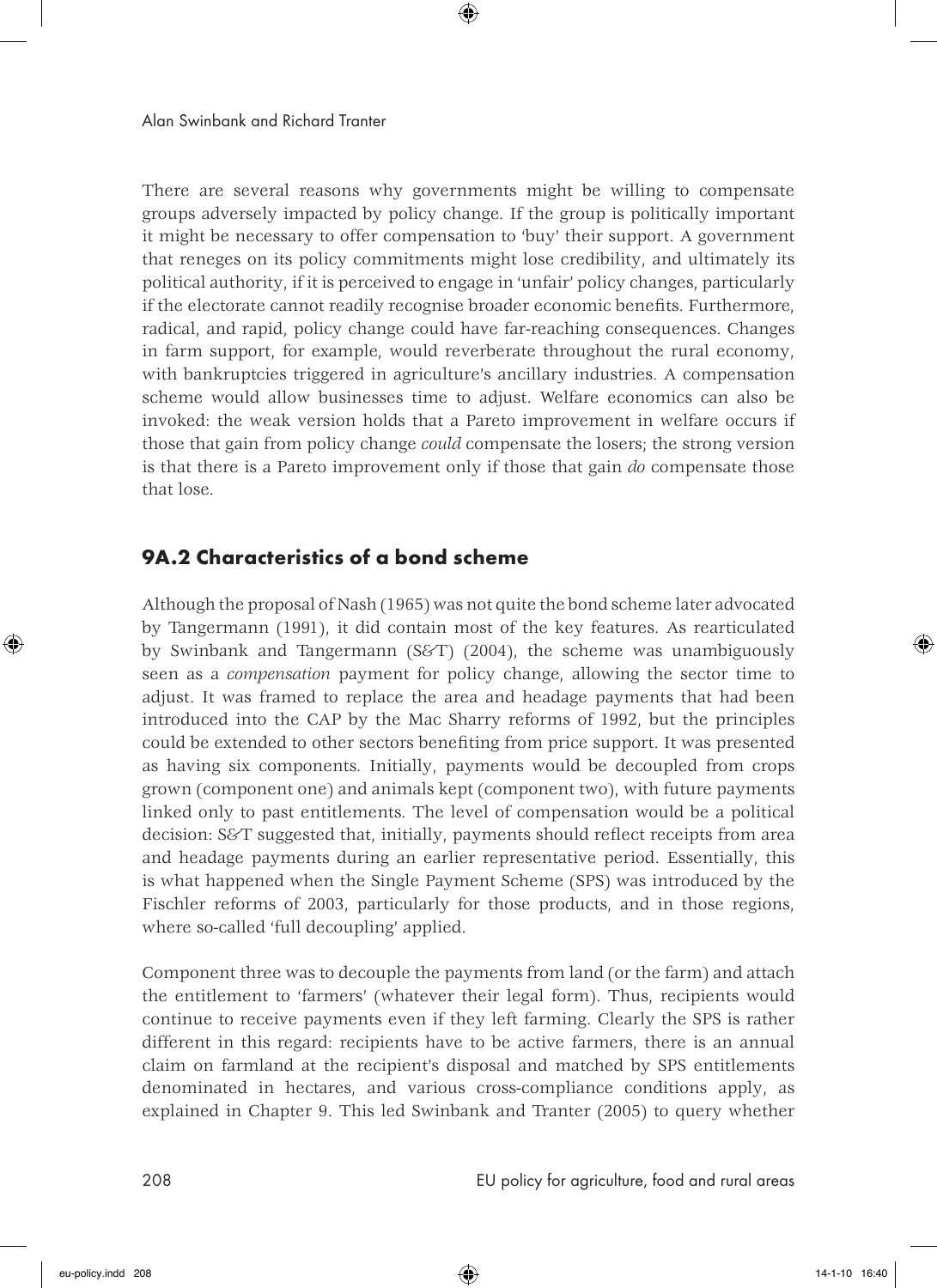the SPS really did meet all the criteria of the WTO's green box. However, unlike the Nash scheme, under which payments would only continue during the lifetime of the original recipient, bond scheme entitlements would be inheritable.

The EU would guarantee the period over which compensation payments would be made (component four), and the future level of payments would be irrevocably fixed (component five). S&T envisaged a phased reduction in payment levels over a 15-year period, but this too would be a decision based on political expediency. Finally (component six), S&T considered that banks and other financial institutions would be willing to lend on the basis of a government-backed assurance of a future stream of decoupled payments. So they suggested the EU should go further and facilitate such transactions by issuing the entitlement as a government bond (with annual payments only, and no capital sum on maturity).

#### 9A.3 Advantages and disadvantages

S&T stressed two important advantages of the bond scheme. First, it 'locked in' the policy reform: once the bonds had been issued, the level of compensation could not be changed without affecting the value of the bond. Second, the scheme did not adversely affect the profile of CAP budget expenditure. In year one, expenditure on compensation payments would simply replace what would have been spent on the redundant schemes, and thereafter it could decline on an annual basis, releasing funds for Pillar 2 activities or other uses. This is in marked contrast to most proposals for 'buy-out' schemes, under which government budgets are called upon to pay compensation up-front, in one lump sum. However, bond recipients *are* able to trade their future entitlement for a capital sum, reflecting the present value of a bond's future government-guaranteed income stream. This could then be used to reinvest in the farm business, to buy a retirement annuity, etc. The bond scheme is about as decoupled as is possible, but it could affect the opportunity cost of capital for farm investment purposes, it might change the recipient's perception of risk, and some farmers might use the payments to subsidise their continuation in farming.

S&T also identified potential problems. A bond scheme, unlike the SPS, cannot be used to enforce cross-compliance, as the land user is no longer, necessarily, the recipient of the annual payment. Payments might not be treated as 'farm income' for income tax purposes. And, where landowners and land users are not the same legal entity, there are potential issues over capital values. Economic theory suggests that farm income support, including the 'old' CAP's market price support mechanisms, and the area payment scheme introduced by the Mac Sharry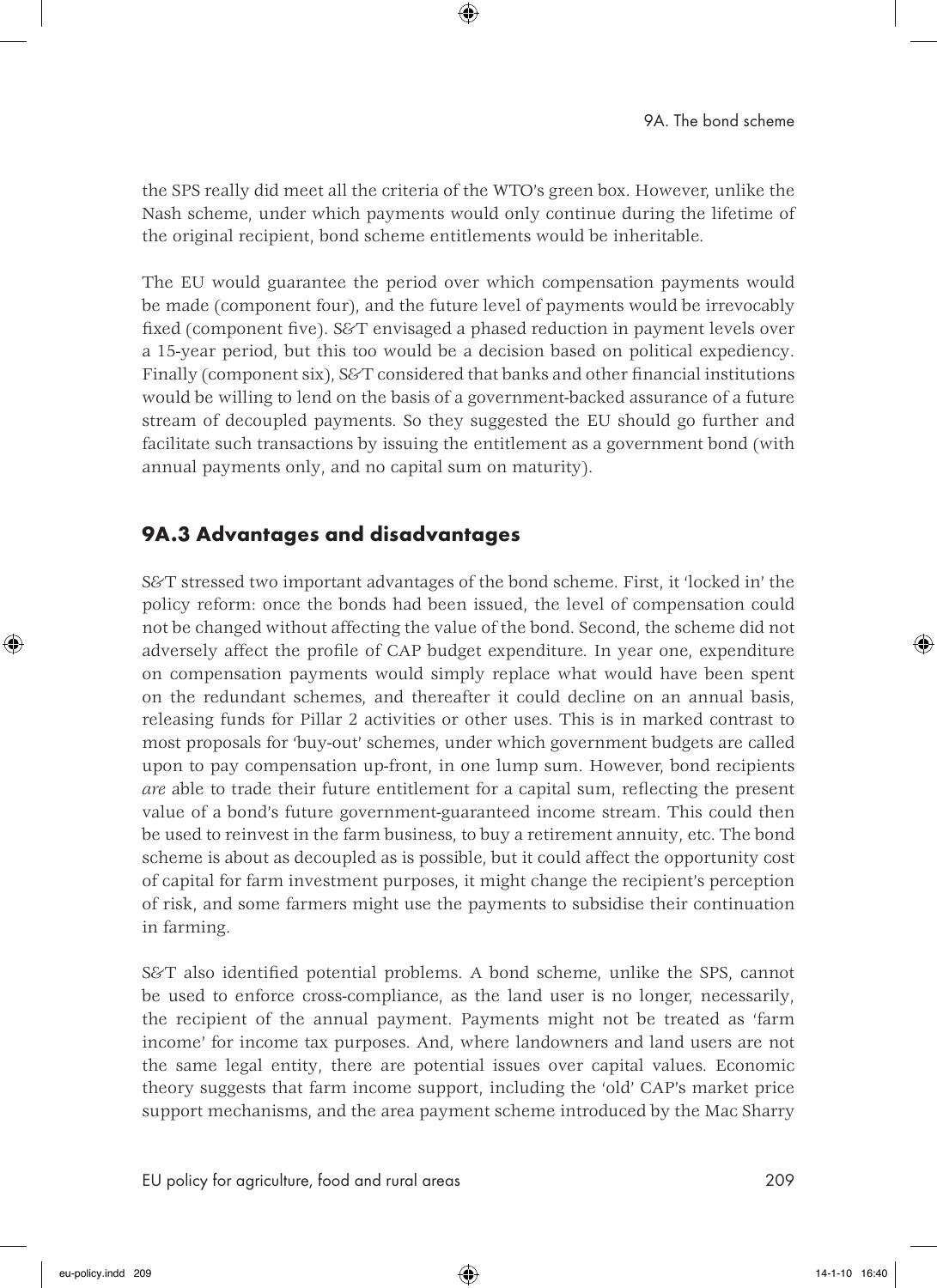reform, is in part capitalised into land values, to the benefit of landowners. With a bond scheme, support previously capitalised into land values switches to the bond. However, S&T envisaged that the bond would be issued to the 'farmer', who might be renting land, and who would then be free to renounce the tenancy without compensating the landowner.

Another drawback is political: politicians would prefer to prevaricate rather than announce the future date on which CAP support will end. Daugbjerg (2003) reports on the failed Danish initiative to introduce the bond scheme into the Mac Sharry reform debate, and Mac Sharry's comment that it 'would imply ending support to most Community farmers after a given period.'

One concern about decoupling schemes is that, if farmers receive payments irrespective of land use, marginal land might be abandoned, particularly in areas of extensive goat, sheep and cattle farming. Tranter *et al.* (2007) reported the findings of a survey in Germany, Portugal and the UK about how farmers might respond to various decoupling scenarios. In effect, 33% of respondents in the UK, 22% in Germany and 18% in Portugal said: 'we would carry on as before, making no changes at all to our farming systems.'

#### 9A.4 Contrasts with the Single Payment Scheme

Table 9A.1 summarises three key differences. The purpose of the bond scheme is to *compensate* a group of stakeholders (but possibly not landlords) for policy change. The SPS, according to Regulation 1782/2003, is a form of 'income support for farmers'; although, as pointed out in Chapter 9, payments tend to be highly skewed, reflecting the size of farm business *and* past farming activities, and it is rather difficult to discern its income objectives.

The profile of payments under the bond scheme, once fixed, would be inviolable, unlike with the SPS. The Health Check, for example, increased the rate of modulation, and the Financial Discipline provisions might yet apply. The Health Check also allows, indeed encourages, Member States to switch from the historic mode of payment to a regionalised mode, involving a redistribution of payments (see Chapter 9). Bonds, once issued, would be completely guaranteed for their full term: with the SPS, there is considerable uncertainty about its availability after 2013, when the present budget settlement (the *Financial Perspective 2007-2013*) expires.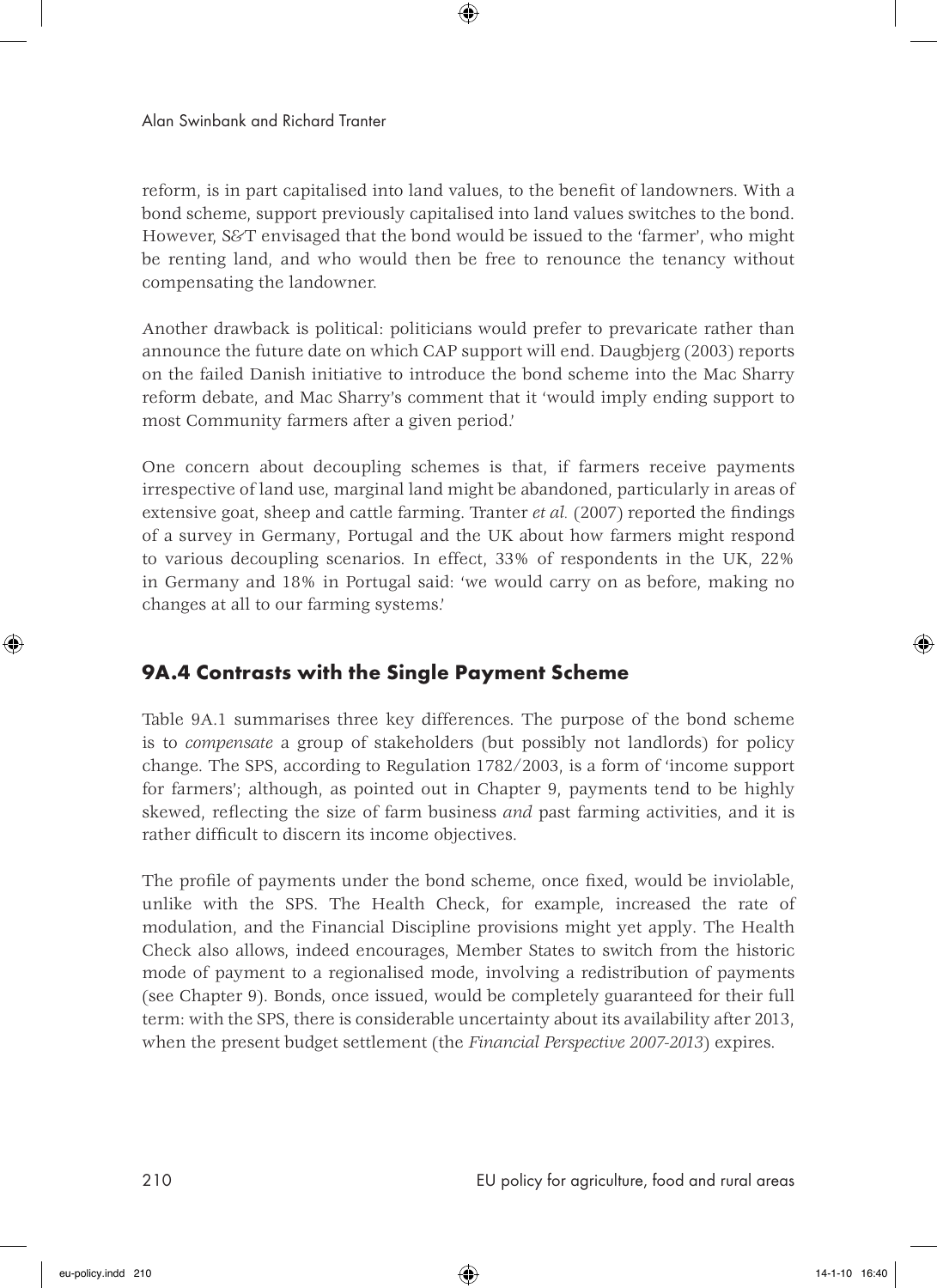|                     | <b>Bond scheme</b>                                        | <b>SPS</b>                                                                               |
|---------------------|-----------------------------------------------------------|------------------------------------------------------------------------------------------|
| Purpose             | Compensation                                              | Income support (and reward for<br>multifunctionality?)                                   |
| Level of decoupling | No link to land use or farming practices                  | Recipients must be farmers; payments<br>linked to farm land; cross-compliance<br>applies |
| Certainty           | Fixed entitlements, paid for a fixed and<br>finite period | Entitlements can be varied, and their<br>future (post-2013) is uncertain                 |

*Table 9A.1. Contrasting the bond scheme with the SPS.*

#### 9A.5 A future bond scheme?

Although the 2003 CAP reforms progressed the decoupling of EU farm support, the SPS is *not* a fully-decoupled policy, and policy-makers continue to debate the need for, and scope of, policies to secure rural livelihoods and food supplies, and to protect the environment. The bond scheme, or further elaborations of it, could yet be deployed to ease any transition towards these ends. There are similarities, for example, between the bond scheme and the ideas of Delpla and Wyplosz (2007) in France, and the buy-out schemes advocated by James and Griswold (2007) and Citigroup (Stokes, 2007) in the USA.

#### References

Daugbjerg, C., 2003. Policy feedback and paradigm shift in EU agricultural policy: the effects of the MacSharry reform on future reform. Journal of European Public Policy 10: 421-437.

Delpla, J. and C. Wyplosz, 2007. La fin des privilèges: Payer pour reformer. Hachette: Paris, 216 pp. James, S. and D. Griswold, 2007. Freeing the Farm: A Farm Bill for All Americans, Trade Policy

Analysis No. 34, Center for Trade Policy Studies, Washington DC, 20 pp.

Nash, E. F., 1965. Agricultural Policy in Britain. Selected Papers, edited by McCrone, G. and E.A. Attwood, University of Wales Press: Cardiff.

Stokes, B., 2007. Balance of Payments: Citi And Farm. Congress Daily, 26 April.

Swinbank, A. and S. Tangermann, 2004. A Bond Scheme to Facilitate CAP Reform. In: Swinbank, A. and R. Tranter (eds.), A Bond Scheme for Common Agricultural Policy Reform. CABI Publishing: Wallingford.